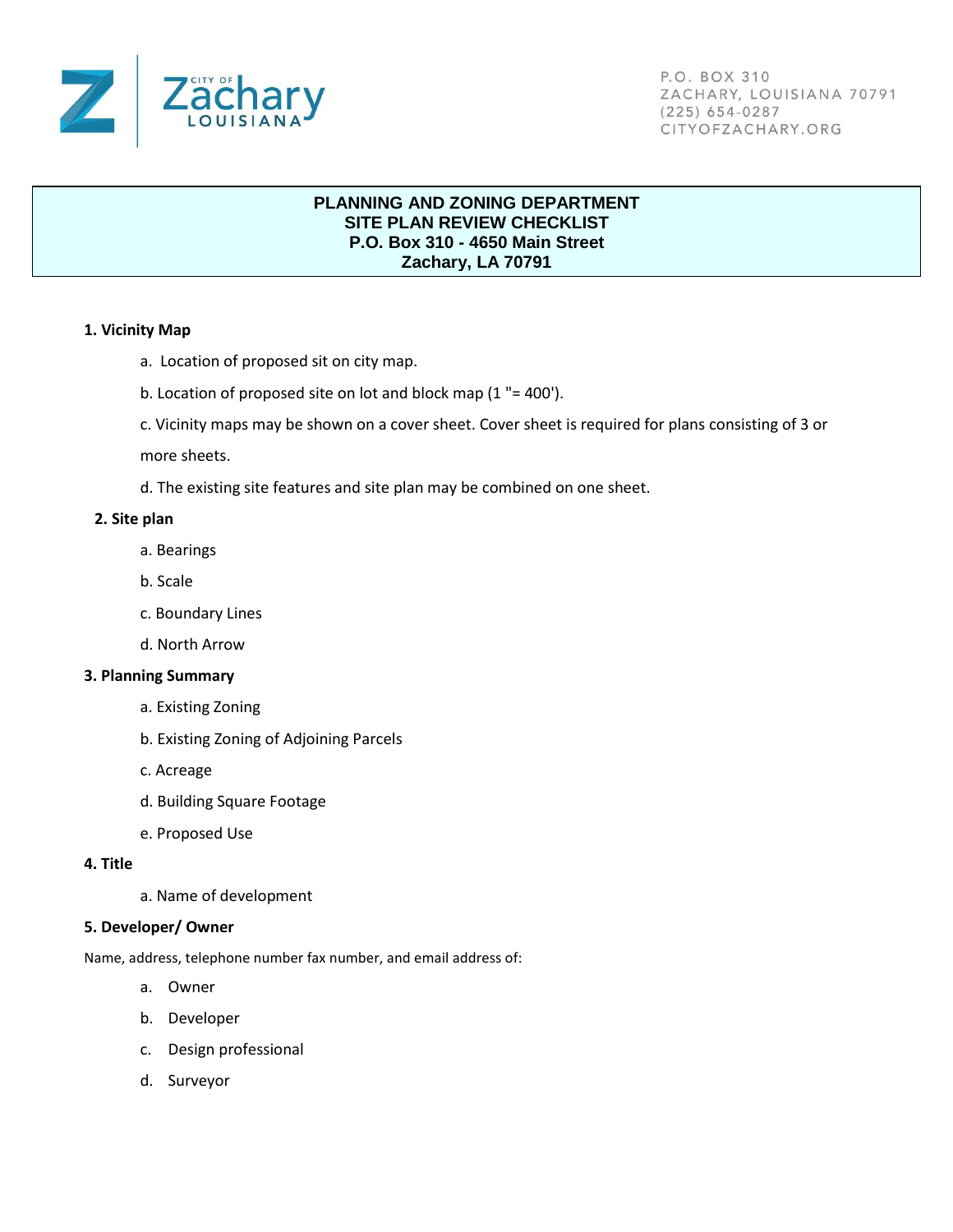#### **6. Legal Description**

a. Property in title block, Tract/lot number / subdivision

#### **7. Drainage impact study**

a. Two sets submitted directly to the Department of public works

#### **8. Sewage Treatment**

a. Indicate on the plat the method of sewage treatment

## **9. Signage**

- a. Show dimensions of sign and square footage
- b. Show location of sign on site plan

## **10. Traffic Impact Statement** (when Warranted by City Officials)

Applicant must determine and state in writing the anticipated impact of the proposed development on the existing transportation network. All information and analysis submitted by the owner/developer must follow the requirements and methods outlined in the Traffic Impact Study guidelines developed by the Department of Public Works. The following conditions must be met when a limited or comprehensive Traffic Impact study is required:

a. The study must be completed and submitted with Site Plan, Preliminary Plat or Resubdivision application.

b. All analysis must be performed by a Louisiana Registered Professional Engineer with experience in performing similar type studies within the last (2) Calendar years.

**\*Prior to completing a Comprehensive Traffic Impact Study, the Engineer will meet with the Department of Public Works Director or his designee to develop the exact scope of the study and determine the actual area to be studied and methods used.**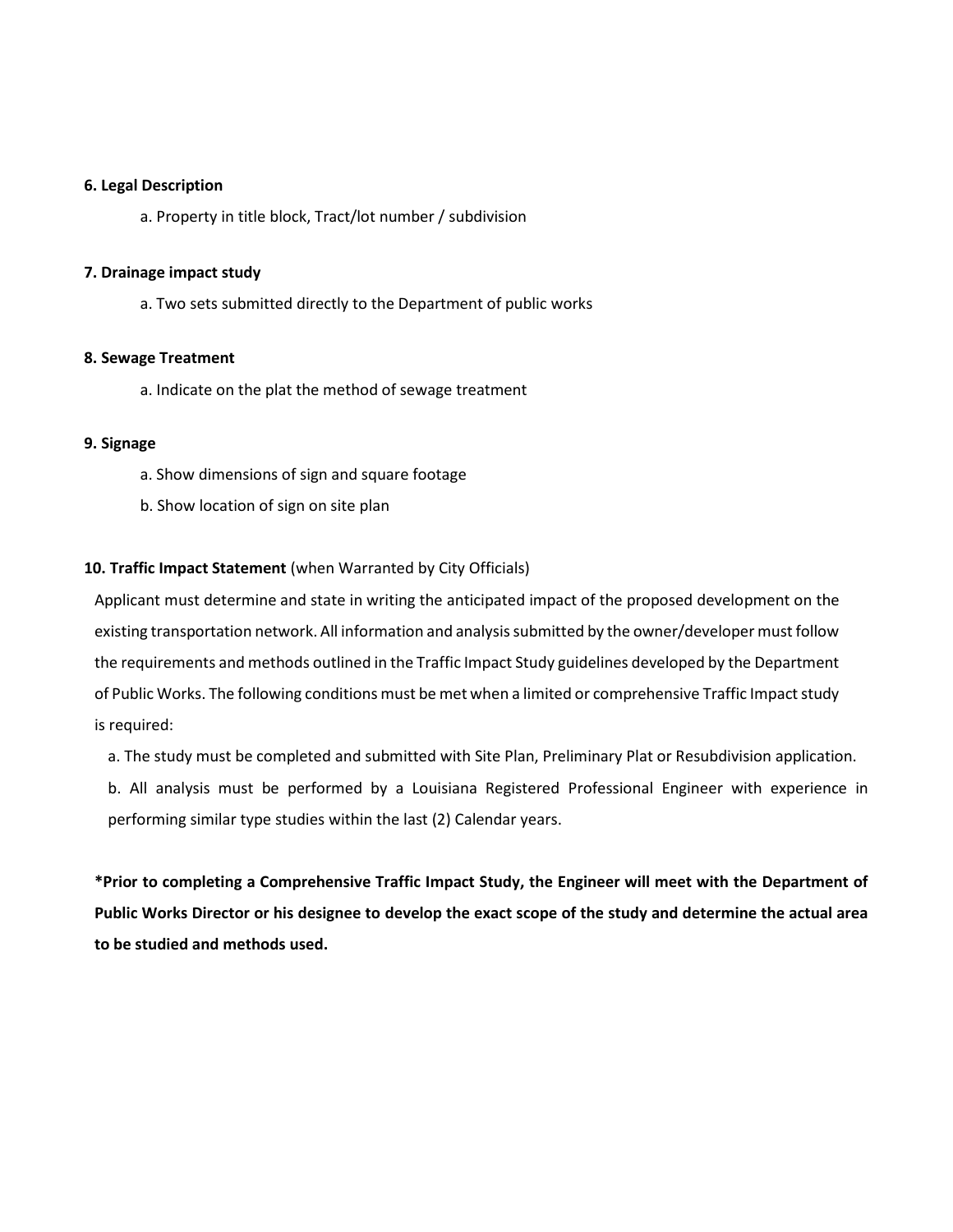## **11. Existing Site Features**

- a. Tree/woodland survey; generalized tree communities.
- b. Topography at two (2) foot intervals.
- c. Existing spot elevations.
- d. Identify geological hazards including fault lines.
- e. Label all one hundred (100-year flood zones and shade with an approved drafting pattern).
- f. Label all water features: Streams, lakes, and ponds.
- g. Label all existing servitudes.
- h. Location of above/underground existing utilities and indicate pipe sizing, and any fire hydrants within 300ft.
- i. Identify existing structures and their use.

## **12. Proposed Plan**

a. Label

- Setbacks for all proposed buildings
- Front
- Side
- Rear yard dimensions
- Proposed lakes
- Ponds
- Wetlands
- Common area
- b. Label conceptualized location of the following:
	- ditches
	- catch basins
	- Onsite discharge

c. Label and attach copies of any proposed subdivision restrictions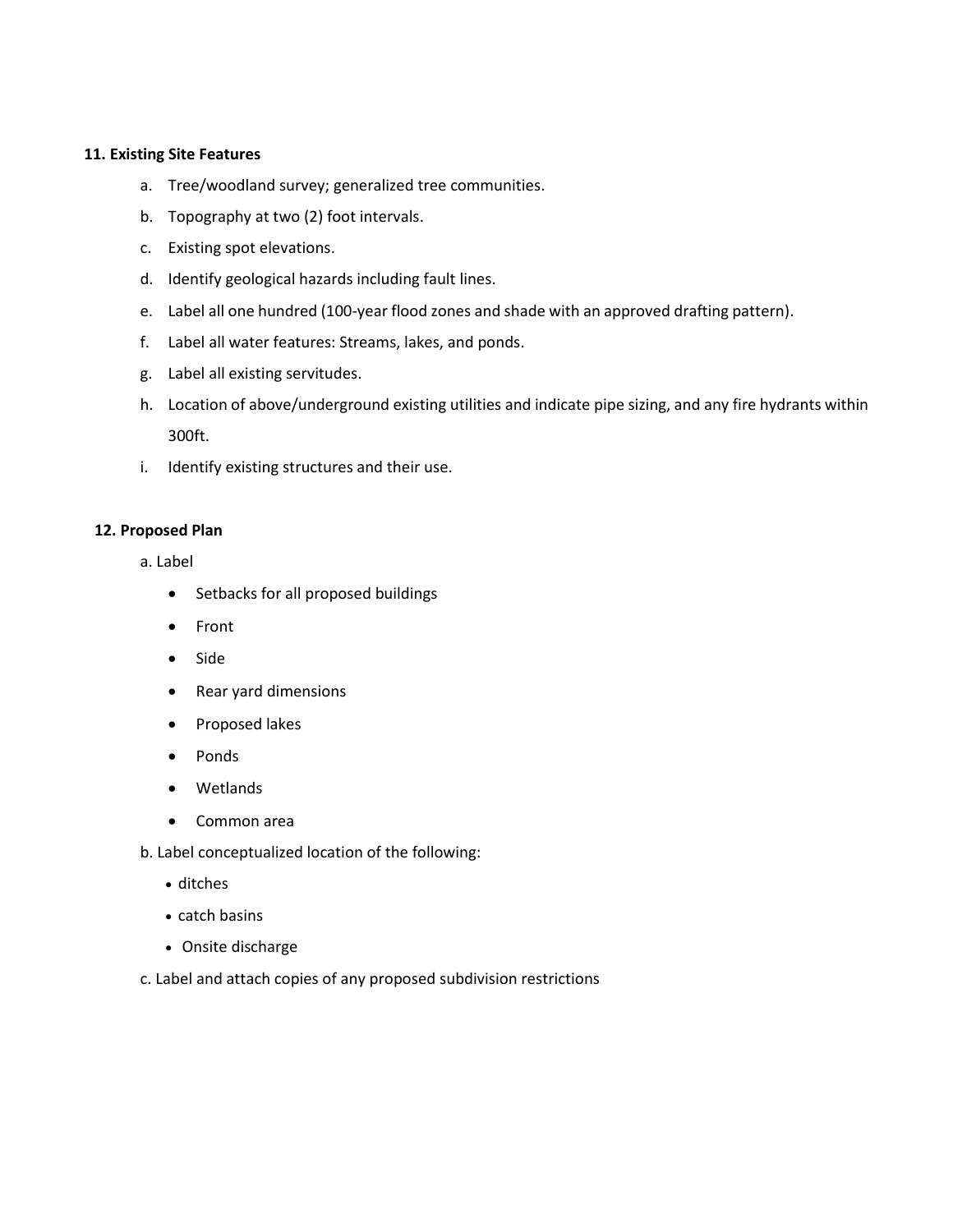### **13. Streets**

- a. Dimensions:
	- Existing Streets
	- Proposed streets
	- Existing major Streets
	- Proposed major Streets

b. Label:

- Existing streets
- Proposed Streets
- Existing major streets
- Proposed major streets
- Existing surface type
- Proposed surface type

c. Show all:

- Frontage roads
- Intersections
- Acceleration/deceleration ramps
- Pavement width & Centerline of the adjoining streets
- Right of way
- Existing traffic signals and control devices
- Proposed traffic signals and traffic control devices

## **14. Circulation / Parking**

a. Provide a table showing:

- Required number of spaces for development (all Phases)
- Proposed number of spaces for development (all Phases)
- Proposed and required handicapped spaces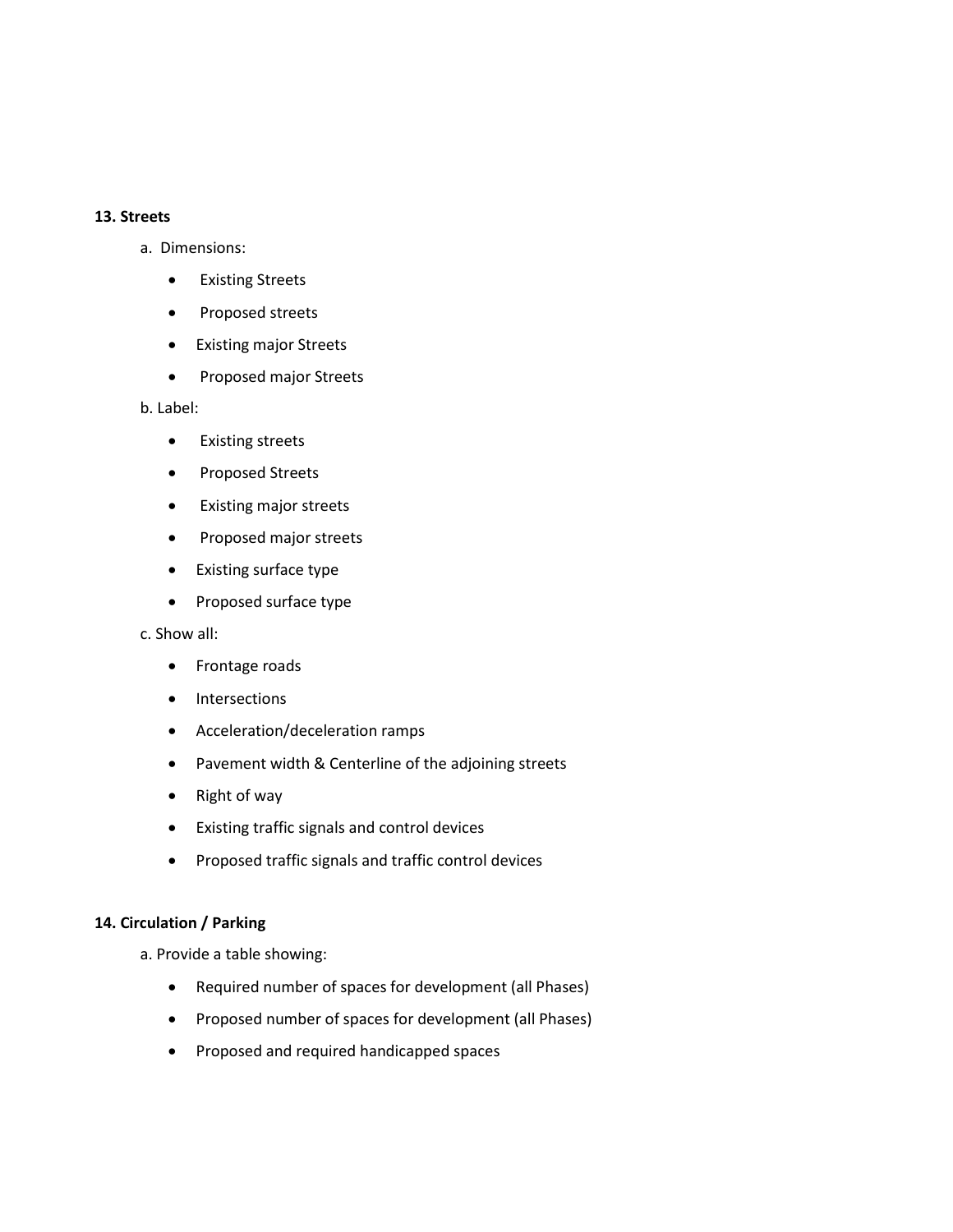## b. Show all the following

- Surface types
- Turning radii
- Walkway routes for pedestrians
- Accessibility routes for pedestrians
- All pedestrian access points to buildings
- Dimensions
- Angle of proposed parking space
- Proposed bus stop (s) when on a bus route

## **15. Structures**

- a. Number of building
- b. Building height and number of stories
- c. Density (residential units)
- d. Phrases for developments (if applicable)
- e. Building elevation:
	- Submit all building elevation and schematic section indication uses of each floor (only if applicable if there are different uses on each floor)

# **16. Proposed site features**

- a. Lighting Location
	- Height
	- Angle
	- Type
- b. Refuse areas:
- Location
- Size
- c. Location of above / underground proposed utilities and pipe sizing
- d. List of individual utility providers on the plan